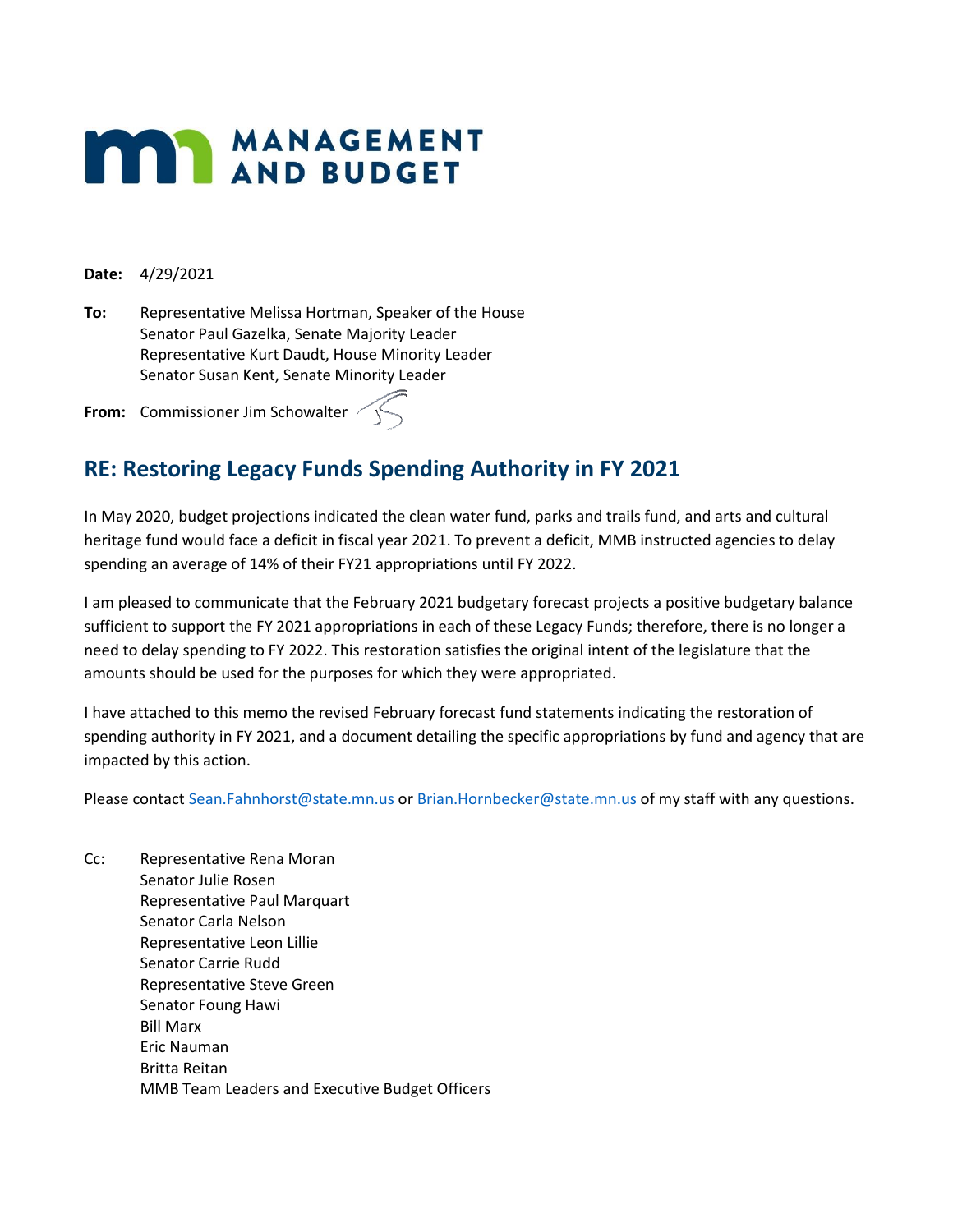## **Restorations to Appropriations from the Clean Water Fund**

#### **Public Facilities Authority**

| <b>Name</b>             | <b>Appropriation ID</b> | Legal Cite       | Amount      |
|-------------------------|-------------------------|------------------|-------------|
| <b>CWL PSIG 2019.21</b> | B241270                 | 191 002 02 004 a | \$1,224,000 |
| CWL SCWW 2019.21        | B241280                 | 191 002 02 004 b | \$17,000    |
|                         |                         | <b>Total</b>     | \$1,241,000 |

#### **Department of Agriculture**

| <b>Name</b>                           | <b>Appropriation ID</b> | <b>Legal Cite</b> | Amount      |
|---------------------------------------|-------------------------|-------------------|-------------|
| Nitrate in Ground water               | B041W02                 | 17 091 02 b       | \$198,000   |
| Clean Water Research                  | B041W03                 | 17 091 002 03 e   | \$206,000   |
| <b>Technical Assistance</b>           | B041W06                 | 17 091 002 03 d   | \$25,000    |
| <b>Technical Assistance</b>           | B041W06                 | 191 002 02 03 d   | \$256,000   |
| Research Database                     | B041W07                 | 191 002 02 03 e   | \$43,000    |
| U of M Forever Green                  | B041W11                 | 191 002 02 03 h   | \$290,000   |
| <b>Private Well Pesticide Testing</b> | B041W18                 | 17 091 002 03 j   | \$30,000    |
| <b>Private Well Pesticide Testing</b> | B041W18                 | 191 002 02 03 i   | \$270,000   |
|                                       |                         | <b>Total</b>      | \$1,318,000 |

#### **Board of Water and Soil Resources**

| <b>Name</b>                               | <b>Appropriation ID</b>           | <b>Legal Cite</b> | Amount      |
|-------------------------------------------|-----------------------------------|-------------------|-------------|
| Watershed-based Implementation<br>Funding | R9P CPB9                          | 191 002 02 07 a   | \$2,831,000 |
| <b>Projects and Practices</b>             | R9P CPP9                          | 191 002 02 07 b   | \$3,360,000 |
| Watershed Mgmt Transition (1W1P)          | <b>R9P C1W9</b>                   | 191 002 02 07 i   | \$280,000   |
| <b>Conservation Drainage Mgmt</b>         | R9P CDP9                          | 191 002 02 07 i   | \$178,000   |
| Shoreland Buffer Compl. (Buff Implem)     | R9P CRB9                          | 191 002 02 07 e   | \$350,000   |
| Riparian Buffer (RIM)                     | R <sub>9</sub> P C <sub>BE9</sub> | 191 002 02 07 f   | \$665,000   |
| Targeted Wellhead (RIM)                   | R9P CWP9                          | 191 002 02 07 g   | \$280,000   |
| <b>MN CREP</b>                            | R9P CCE9                          | 191 002 02 07 k   | \$1,207,000 |
| Critical Shorelines (RIM in the Woods)    | <b>R9P CT17</b>                   | 191 002 02 07     | \$210,000   |
| <b>Tillage and Erosion Transects</b>      | R9P CET9                          | 191 002 02 07 m   | \$59,000    |
|                                           |                                   | <b>Total</b>      | \$9,420,000 |

## **Pollution Control Agency**

| <b>Name</b>                       | <b>Appropriation ID</b> | <b>Legal Cite</b>  | <b>Amount</b> |
|-----------------------------------|-------------------------|--------------------|---------------|
| <b>Chloride Reduction Efforts</b> | R32D139                 | 191 002 02 005 001 | \$226,000     |
| <b>Drinking Water Protection</b>  | R32E105                 | 17 091 02 005 00C  | \$36,000      |
| <b>Drinking Water Protection</b>  | R32E140                 | 17 091 02 005 00C  | \$211,000     |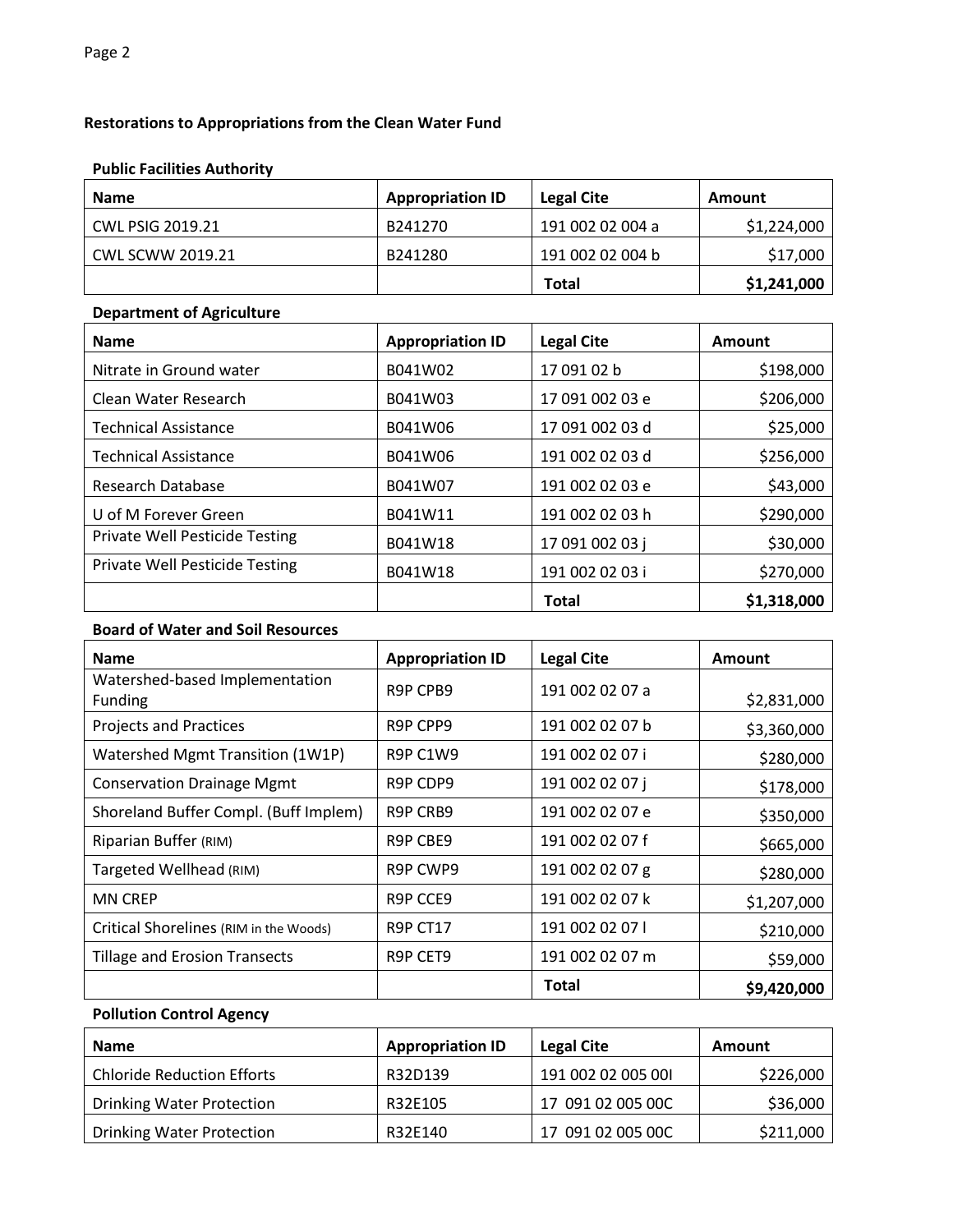| Drinking/Ground Water/SSTS         | R32B103      | 17 091 02 005 00G  | \$28,000    |
|------------------------------------|--------------|--------------------|-------------|
| Drinking/Ground Water/SSTS         | R32D103      | 17 091 02 005 00G  | \$24,000    |
| Drinking/Ground Water/SSTS         | R32B120      | 191 002 02 005 00F | \$287,000   |
| NPDES Waste/Stormwater TMDL        | R32E103      | 17 019 02 005 00F  | \$10,000    |
| NPDES Waste/Stormwater TMDL        | R32B119      | 191 002 02 005 00E | \$97,000    |
| <b>St Louis Harbor Restoration</b> | R32R112/G119 | 17 091 02 005 00D  | \$12,000    |
| <b>St Louis Harbor Restoration</b> | R32G156      | 191 002 02 005 00D | \$93,000    |
| <b>TMDL Development</b>            | R32R115      | 17 091 02 005 00B  | \$15,000    |
| <b>TMDL Development</b>            | R32R126      | 191 002 02 005 00B | \$1,060,000 |
| <b>Voyagers National Park</b>      | R32B121      | 191 002 02 005 00H | \$70,000    |
| <b>Water Quality Assessment</b>    | R32E104      | 17 091 02 005 00A  | \$39,000    |
| <b>Water Quality Assessment</b>    | R32E139      | 191 002 02 005 00A | \$949,000   |
|                                    |              | <b>Total</b>       | \$3,157,000 |

## **Metropolitan Council**

| <b>Name</b>                           | <b>Appropriation ID</b> | <b>Legal Cite</b>  | Amount    |
|---------------------------------------|-------------------------|--------------------|-----------|
| Metropolitan Area Water Supply        |                         |                    |           |
| <b>Sustainability Support Program</b> | T9B2MWS                 | 191 002 02 009 00A | \$87,000  |
| Water Demand Reduction- Efficiency -  |                         |                    |           |
| <b>Grant Program</b>                  | T9B3050                 | 191 002 02 009 00B | \$100,000 |
|                                       |                         | Total              | \$187,000 |

#### **Department of Natural Resources**

| <b>Name</b>                          | <b>Appropriation ID</b> | <b>Legal Cite</b>  | <b>Amount</b> |
|--------------------------------------|-------------------------|--------------------|---------------|
| Aquifer Monitoring for Water Supply  |                         |                    |               |
| Planning                             | R292K17                 | 191 002 02 006 00e | \$378,000     |
| <b>Buffer Map Maintenance</b>        | R292K24                 | 191 002 02 006 00i | \$56,000      |
| <b>Buffer Map Maintenance</b>        | R292K25                 | 191 002 02 006 00i | \$75,000      |
| Lake IBI Assessment (Fisheries)      | R296199                 | 191 002 02 006 00b | \$150,000     |
| <b>Stream Flow Monitoring</b>        | R292K09                 | 191 002 02 006 00a | \$100,000     |
| Watershed Restoration and Protection |                         |                    |               |
| Strategies (FSH)                     | R296169                 | 17 091 02 06d      | \$47,000      |
| Watershed Restoration and Protection |                         |                    |               |
| <b>Strategies</b>                    | R292K14                 | 191 002 02 006 00d | \$150,000     |
| Applied Research and Tools           | R292K20                 | 191 002 02 006 00g | \$74,000      |
| <b>County Geologic Atlases</b>       | R292K22                 | 191 002 02 006 00h | \$75,000      |
| <b>Fish Contamination Assessment</b> | R296K01                 | 191 002 02 006 00c | \$135,000     |
| <b>County Geologic Atlases</b>       | R292K21                 | 191 002 02 006 00h | \$27,000      |
|                                      |                         | <b>Total</b>       | \$1,267,000   |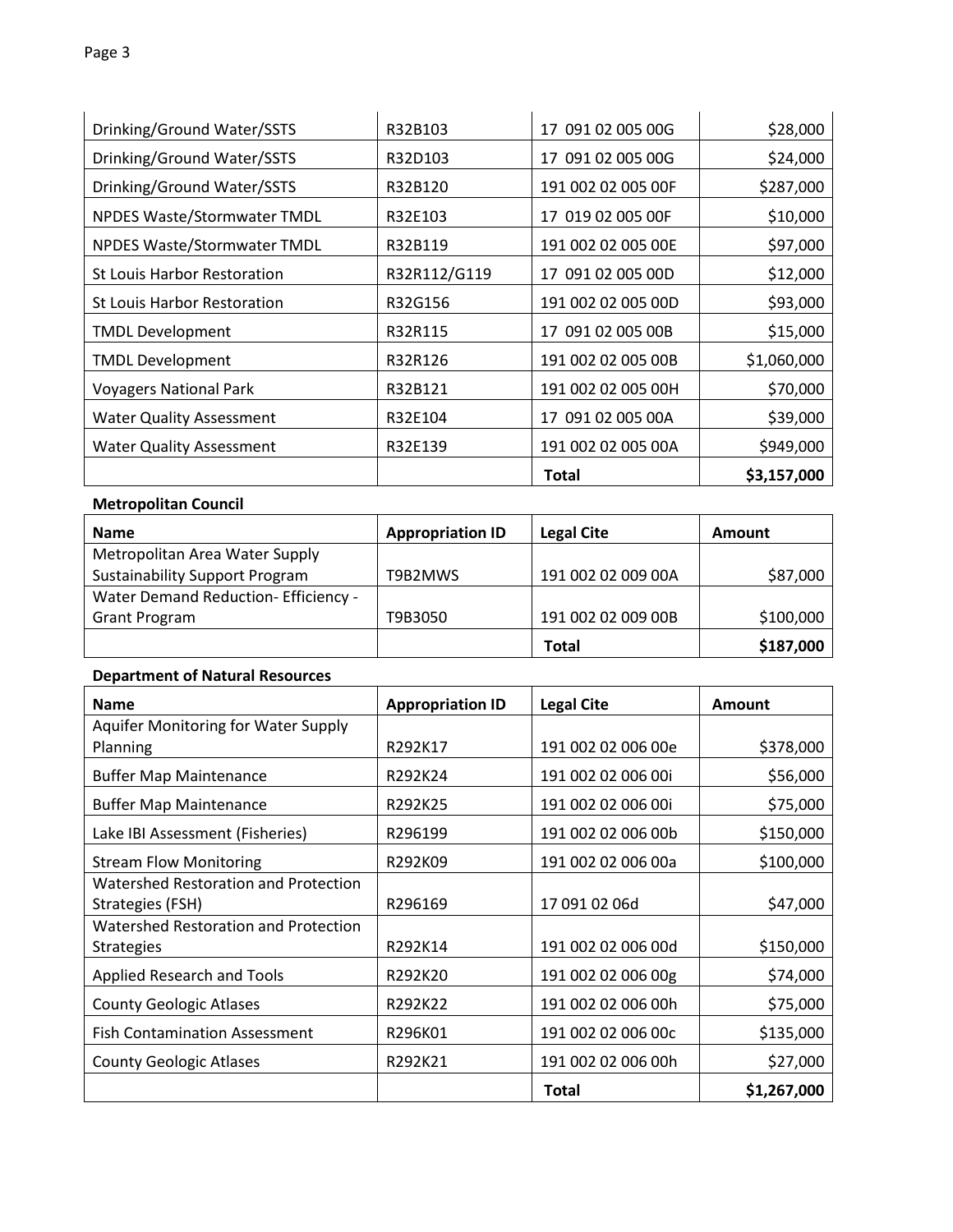| Department of Health           |                         |                    |               |  |
|--------------------------------|-------------------------|--------------------|---------------|--|
| <b>Name</b>                    | <b>Appropriation ID</b> | <b>Legal Cite</b>  | <b>Amount</b> |  |
| <b>Contaminants of Concern</b> | H12161P                 | 191 002 02 08a 000 | \$800,000     |  |
| <b>Contaminants of Concern</b> | H12151P                 | 17 091 02 008 00a  | \$2,000       |  |
| Source Water Protection        | H12152P                 | 17 091 02 008 00b  | \$74,000      |  |
| Virus Study                    | H12157R                 | 17 091 02 008 00f  | \$4,000       |  |
| Drinking Water & Lead Study    | H12156P                 | 17 091 02 008 00g  | \$4,000       |  |
|                                |                         | <b>Total</b>       | \$884,000     |  |

# **Department of Health**

## **Restorations to Appropriations from the Arts and Cultural Heritage Fund**

#### **Arts Board**

| <b>Name</b>                      | <b>Appropriation ID</b> | <b>Legal Cite</b>  | <b>Amount</b> |
|----------------------------------|-------------------------|--------------------|---------------|
|                                  | E502405                 | 191 002 04 002 03B |               |
| Arts and Arts Access Initiatives | E502455                 | 191 002 04 002 03F | \$3,729,000   |
|                                  | E502505                 | 191 002 04 002 03C |               |
| <b>Arts Education</b>            | E502555                 | 191 002 04 002 03F | \$694,000     |
|                                  | E502605                 | 191 002 04 002 03D |               |
| Arts and Cultural Heritage       | E502655                 | 191 002 04 002 03F | \$224,000     |
|                                  |                         | Total              | \$4,647,000   |

#### **Historical Society**

| <b>Name</b>                                   | <b>Appropriation ID</b> | <b>Legal Cite</b>  | Amount      |
|-----------------------------------------------|-------------------------|--------------------|-------------|
| <b>Statewide Historic and Cultural Grants</b> | E408HCG                 | 191 002 04 002 04B | \$982,000   |
| <b>Statewide History Programs</b>             | E408PRG                 | 191 002 04 002 04B | \$982,000   |
| <b>History Partnerships</b>                   | E408PRT                 | 191 002 04 002 04B | \$350,000   |
| Statewide Survey of Hist and Arch Sites       | <b>E408SUR</b>          | 191 002 04 002 04B | \$70,000    |
| Digital Library                               | <b>E408LIB</b>          | 191 002 04 002 04B | \$53,000    |
|                                               |                         | <b>Total</b>       | \$2,437,000 |

#### **Administration**

| <b>Name</b>                        | <b>Appropriation ID</b> | <b>Legal Cite</b>  | Amount      |
|------------------------------------|-------------------------|--------------------|-------------|
| Minnesota Public Radio             | G029289                 | 191 002 04 002 06C | \$249,000   |
| Assn of MN Public Education Radio  | G029290                 | 191 002 04 002 06D | \$238,000   |
| Minnesota Public TV                | G029291                 | 191 002 04 002 06E | \$564,000   |
| <b>Wilderness Inquiry</b>          | G029292                 | 191 002 04 002 06F | \$53,000    |
| Como Park Zoo                      | G029293                 | 191 002 04 002 06G | \$189,000   |
| Science Museum of MN               | G029294                 | 191 002 04 002 06H | \$91,000    |
| Lake Superior Center & Great Lakes |                         |                    |             |
| Aquarium                           | G029295                 | 191 002 04 002 061 | \$11,000    |
| Lake Superior Zoo                  | G029296                 | 191 002 04 002 06J | \$11,000    |
| <b>Midwest Outdoors Unlimited</b>  | G029297                 | 191 002 04 002 06N | \$3,000     |
|                                    |                         | <b>Total</b>       | \$1,409,000 |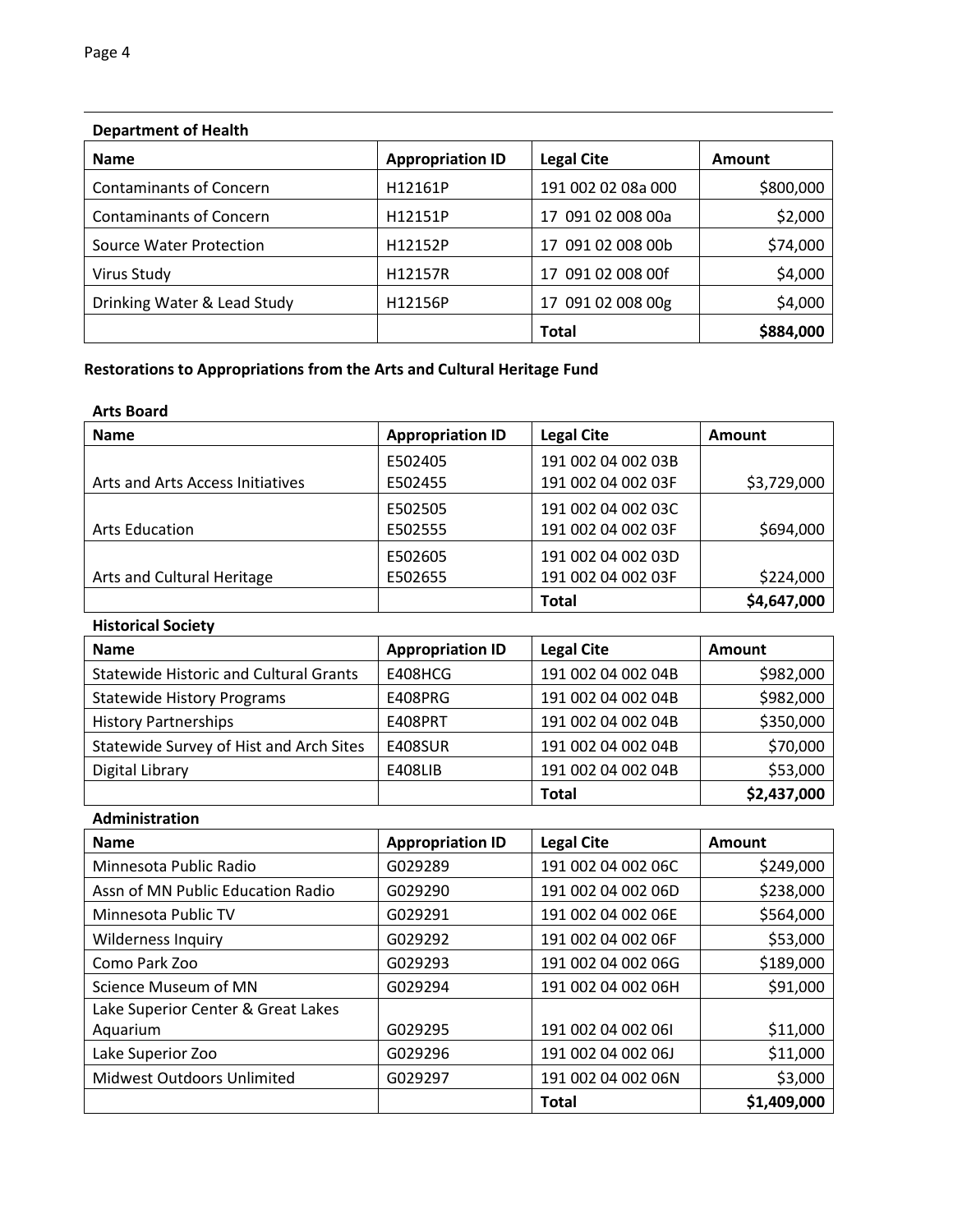#### **Humanities Center**

| <b>Name</b>                     | <b>Appropriation ID</b> | <b>Legal Cite</b>  | Amount    |
|---------------------------------|-------------------------|--------------------|-----------|
| Programs and Purposes           | E952021                 | 191 002 04 002 08B | \$154,000 |
| <b>MN Children's Museum</b>     | E952421                 | 191 002 04 002 08C | \$74,000  |
| Rochester STEM                  | E953021                 | 191 002 04 002 08C | \$7,000   |
| Children's Museum Start-Up and  |                         |                    |           |
| <b>Expansion Grants</b>         | E952321                 | 191 002 04 002 08C | \$88,000  |
| Community Identity and Heritage |                         |                    |           |
| Grants                          | E954021                 | 191 002 04 002 08D | \$119,000 |
| <b>Civic Education Grants</b>   | E955021                 | 191 002 04 002 08E | \$14,000  |
|                                 |                         | <b>Total</b>       | \$456,000 |

#### **Education**

| <b>Name</b>                      | <b>Appropriation ID</b> | Legal Cite         | Amount    |
|----------------------------------|-------------------------|--------------------|-----------|
| Regional Public Libraries Grants | E373010                 | 191 002 04 002 05A | \$357,000 |
| Water Safety Grant Program       | E373035                 | 191 002 04 002 05B | \$7,000   |
|                                  |                         | <b>Total</b>       | \$364,000 |

## **Indian Affairs Council**

| <b>Name</b>                               | <b>Appropriation ID</b> | <b>Legal Cite</b>  | Amount    |
|-------------------------------------------|-------------------------|--------------------|-----------|
| Language Preservation and Education       |                         |                    |           |
| Grants                                    | G191412                 | 191 002 04 002 009 | \$93,000  |
| Dakota and Ojibwe Language                |                         |                    |           |
| <b>Immersion Educational Institutions</b> | G191414                 | 191 002 04 002 009 | \$62,000  |
| Dakota and Ojibwe Immersion               |                         |                    |           |
| <b>Education Efforts</b>                  | G191413                 | 191 002 04 002 009 | \$93,000  |
| Dakota and Ojibwe Indian Working          |                         |                    |           |
| Group                                     | G191415                 | 191 002 04 002 009 | \$7,000   |
| <b>Graves Protection</b>                  | G191416                 | 191 002 04 002 009 | \$10,000  |
|                                           |                         | <b>Total</b>       | \$264,000 |

## **Zoological Gardens**

| <b>Name</b>              | <b>Appropriation ID</b> | <b>Legal Cite</b>  | Amount    |
|--------------------------|-------------------------|--------------------|-----------|
| Programs and Development | E770009                 | 191 002 04 002 007 | \$245,000 |
|                          |                         | <b>Total</b>       | \$245,000 |

## **Agriculture**

| <b>Name</b>               | <b>Appropriation ID</b> | <b>Legal Cite</b>  | Amount   |
|---------------------------|-------------------------|--------------------|----------|
| <b>County Fair Grants</b> | B048C04                 | 191 002 04 002 011 | \$56,000 |
|                           |                         | <b>Total</b>       | \$56,000 |

## **University of MN**

| <b>Name</b>                           | <b>Appropriation ID</b> | <b>Legal Cite</b>  | Amount  |
|---------------------------------------|-------------------------|--------------------|---------|
| <b>Bell Museum of Natural History</b> | E819BMA                 | 191 002 04 002 010 | \$7,000 |
|                                       |                         | <b>Total</b>       | \$7,000 |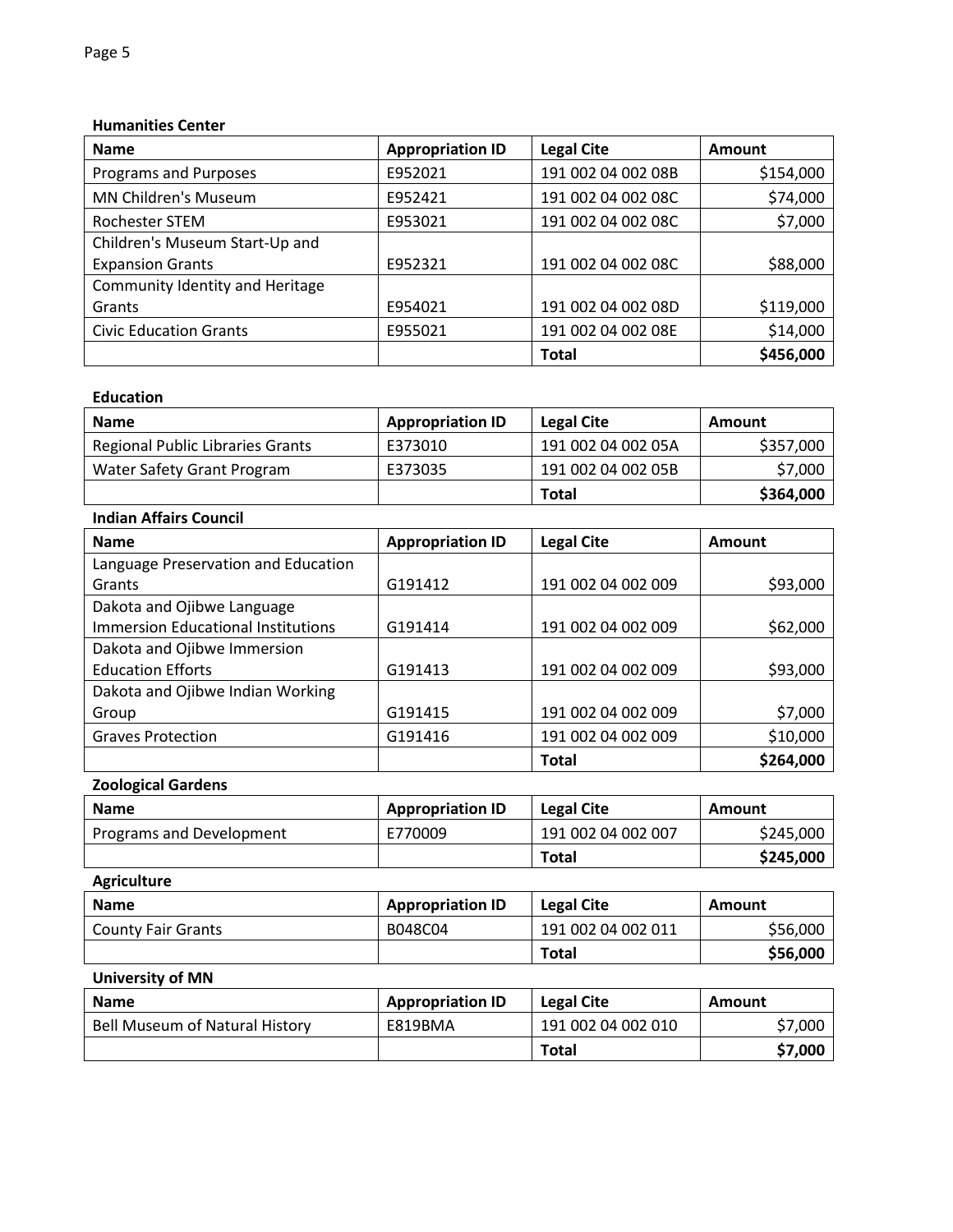# **Arts and Cultural Heritage (2301)**

| (\$ in thousands)                                        | Actual      | Actual | Biennium    | Actual      | FEB 21 Fcst | Biennium | FEB 21 Fcst | FEB 21 Fcst  | Biennium     | FEB 21 Fcst | FEB 21 Fcst | Biennium    |
|----------------------------------------------------------|-------------|--------|-------------|-------------|-------------|----------|-------------|--------------|--------------|-------------|-------------|-------------|
|                                                          | 2018        | 2019   | 2018-19     | 2020        | 2021        | 2020-21  | 2022        | 2023         | 2022-23      | 2024        | 2025        | 2024-25     |
| <b>ACTUAL &amp; ESTIMATED RESOURCES</b>                  |             |        |             |             |             |          |             |              |              |             |             |             |
| <b>Balance Forward From Prior Year</b>                   | 2,044       | 8,985  | 2,044       | 8,909       | 19,924      | 8,909    | 3,510       | 76,779       | 3,510        | 153,572     | 233,390     | 153,572     |
| Prior Period Adjustment                                  | 7,240       | 4,425  | 11,665      | 10,184      | $\mathbf 0$ | 10,184   | $\Omega$    | $\mathsf{O}$ | $\mathbf 0$  | 0           | 0           | $\pmb{0}$   |
| <b>Adjusted Balance Forward</b>                          | 9,284       | 13,410 | 13,709      | 19,094      | 19,924      | 19,094   | 3,510       | 76,779       | 3,510        | 153,572     | 233,390     | 153,572     |
| <b>Revenues</b>                                          |             |        |             |             |             |          |             |              |              |             |             |             |
| Sales-Use Taxes                                          | 62,682      | 66,266 | 128,948     | 67,588      | 68,175      | 135,763  | 72,939      | 76,463       | 149,402      | 79,488      | 82,800      | 162,288     |
| <b>Taxes</b>                                             | 62,682      | 66,266 | 128,948     | 67,588      | 68,175      | 135,763  | 72,939      | 76,463       | 149,402      | 79,488      | 82,800      | 162,288     |
| Statewide Investment Income                              | 184         | 350    | 534         | 330         | 330         | 660      | 330         | 330          | 660          | 330         | 330         | 660         |
| <b>Investment Income</b>                                 | 184         | 350    | 534         | 330         | 330         | 660      | 330         | 330          | 660          | 330         | 330         | 660         |
| Other Revenue                                            | 19          | 145    | 164         | 105         | $\mathbf 0$ | 105      | 0           | 0            | $\mathbf 0$  | $\mathbf 0$ | 0           | 0           |
| <b>All Other Revenue</b>                                 | 19          | 145    | 164         | 105         | $\mathbf 0$ | 105      | $\mathbf 0$ | $\mathbf 0$  | $\mathbf 0$  | 0           | $\mathbf 0$ | 0           |
| <b>Total Revenues</b>                                    | 62,885      | 66,761 | 129,646     | 68,023      | 68,505      | 136,528  | 73,269      | 76,793       | 150,062      | 79,818      | 83,130      | 162,948     |
| <b>Transfers From Other Funds:</b>                       |             |        |             |             |             |          |             |              |              |             |             |             |
| <b>Transfer in from General</b>                          | 202         | 220    | 422         | $\mathbf 0$ | $\mathbf 0$ | 0        | 0           | 0            | $\mathsf{O}$ | 0           | 0           | $\mathbf 0$ |
| <b>Total Transfers from Other Funds</b>                  | 202         | 220    | 422         | $\mathbf 0$ | $\mathbf 0$ | 0        | 0           | $\mathbf 0$  | $\pmb{0}$    | $\mathbf 0$ | $\mathbf 0$ | 0           |
| <b>Total Resources Available</b>                         | 72,371      | 80,391 | 143,777     | 87,117      | 88,429      | 155,622  | 76,779      | 153,572      | 153,572      | 233,390     | 316,520     | 316,520     |
| <b>ACTUAL &amp; ESTIMATED USES</b>                       |             |        |             |             |             |          |             |              |              |             |             |             |
|                                                          |             |        |             |             |             |          |             |              |              |             |             |             |
| <b>Expenditures by Bill Area and Agency</b><br>Education | 2,469       | 2,500  | 4,969       | 2,550       | 2,650       | 5,200    | 0           | $\mathbf 0$  | 0            | $\mathbf 0$ | 0           | 0           |
| <b>E-12 Education</b>                                    | 2,469       | 2,500  | 4,969       | 2,550       | 2,650       | 5,200    | $\mathbf 0$ | $\mathbf 0$  | $\mathbf 0$  | 0           | $\mathbf 0$ | $\mathbf 0$ |
|                                                          |             |        |             |             |             |          |             |              |              |             |             |             |
| University Of Minnesota                                  | 0           | 0      | 0           | 50          | 50          | 100      | 0           | $\mathsf{O}$ | $\mathbf 0$  | 0           | 0           | $\pmb{0}$   |
| <b>Higher Education</b>                                  | $\mathbf 0$ | 0      | $\mathbf 0$ | 50          | 50          | 100      | $\mathbf 0$ | $\mathbf 0$  | $\mathbf 0$  | 0           | 0           | 0           |
| <b>Zoological Gardens</b>                                | 1,347       | 1,533  | 2,880       | 2,490       | 1,855       | 4,345    | $\mathbf 0$ | 0            | $\mathbf 0$  | 0           | 0           | 0           |
| <b>Environment</b>                                       | 1,347       | 1,533  | 2,880       | 2,490       | 1,855       | 4,345    | 0           | $\mathbf 0$  | $\mathbf 0$  | 0           | 0           | 0           |
| Agriculture                                              | 138         | 149    | 288         | 358         | 463         | 821      | 0           | 0            | $\mathbf 0$  | 0           | 0           | 0           |
| <b>Agriculture and Housing</b>                           | 138         | 149    | 288         | 358         | 463         | 821      | $\mathbf 0$ | $\mathbf 0$  | $\mathbf 0$  | $\mathbf 0$ | 0           | 0           |
| Legislature                                              | 8           | 1      | 9           | 1           | 9           | 10       | $\Omega$    | 0            | 0            | ŋ           | 0           | 0           |
| Administration                                           | 10,917      | 9,602  | 20,519      | 11,230      | 10,841      | 22,071   | $\Omega$    | $\mathbf 0$  | $\Omega$     | 0           | $\mathbf 0$ | $\mathbf 0$ |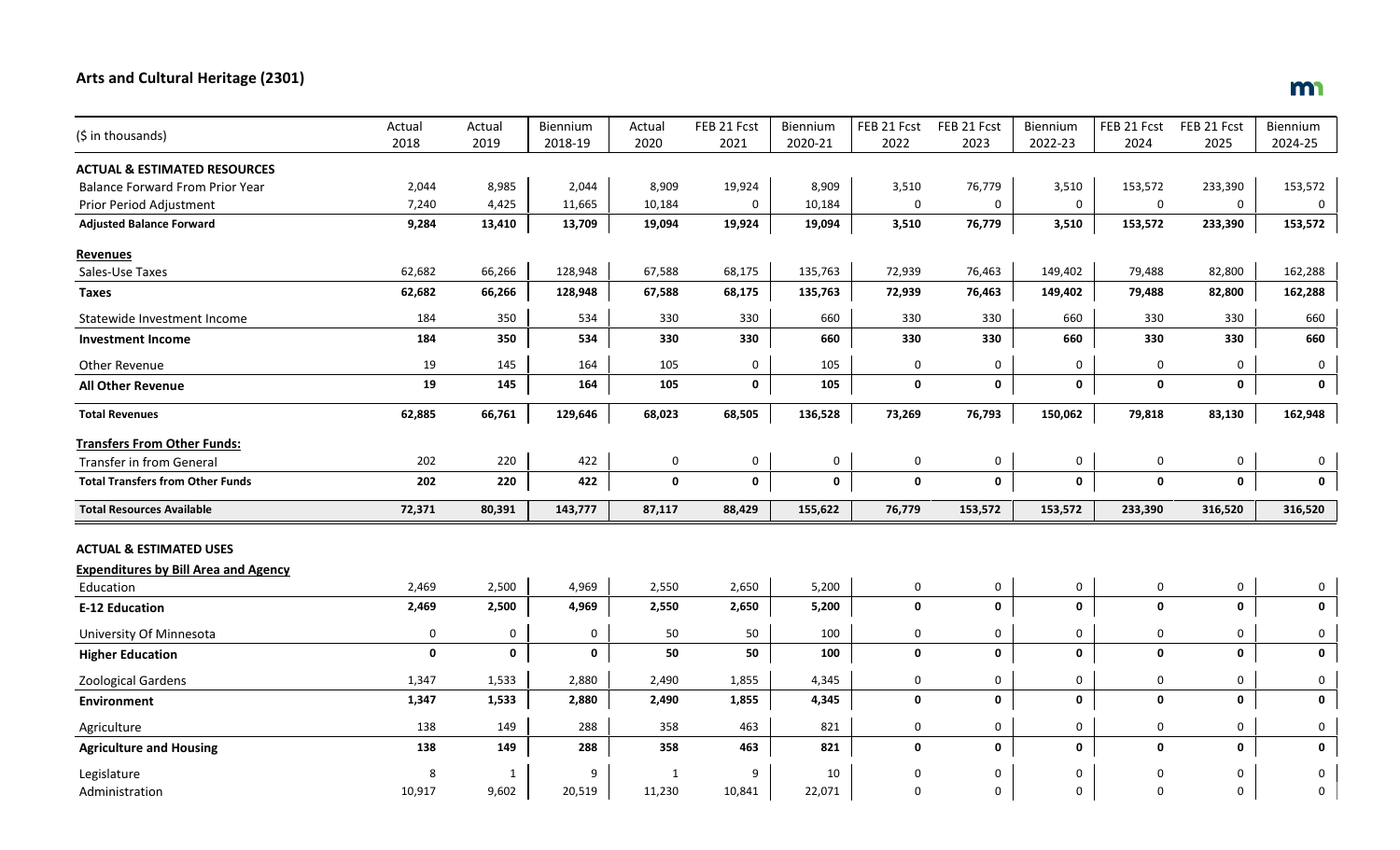# **Arts and Cultural Heritage (2301)**

|                                      | Actual | Actual | Biennium | Actual | FEB 21 Fcst | Biennium | FEB 21 Fcst | FEB 21 Fcst | Biennium | FEB 21 Fcst | FEB 21 Fcst | Biennium |
|--------------------------------------|--------|--------|----------|--------|-------------|----------|-------------|-------------|----------|-------------|-------------|----------|
| (\$ in thousands)                    | 2018   | 2019   | 2018-19  | 2020   | 2021        | 2020-21  | 2022        | 2023        | 2022-23  | 2024        | 2025        | 2024-25  |
| Indian Affairs Council               | 1,369  | 1,232  | 2,601    | 1,444  | 2,257       | 3,701    | 0           | 0           | $\Omega$ |             |             |          |
| <b>Historical Society</b>            | 17,733 | 21,280 | 39,012   | 14,763 | 27,210      | 41,973   | 0           | 0           | 0        |             |             |          |
| Arts Board                           | 26,993 | 31,775 | 58,768   | 32,489 | 33,927      | 66,416   |             | 0           | $\Omega$ |             |             |          |
| <b>Humanities Center</b>             | 2,412  | 3,410  | 5,822    | 1,818  | 5,657       | 7,475    | 0           | 0           | 0        | 0           |             |          |
| <b>State Government and Veterans</b> | 59,432 | 67,300 | 126,731  | 61,745 | 79,901      | 141,646  | 0           | 0           | 0        | 0           | 0           | 0        |
| <b>Total Expenditures</b>            | 63,386 | 71,482 | 134,868  | 67,193 | 84,919      | 152,112  | 0           | 0           | 0        | 0           | 0           | 0        |
| <b>Total Uses</b>                    | 63,386 | 71,482 | 134,868  | 67,193 | 84,919      | 152,112  |             |             | 0        |             |             | 0        |
|                                      |        |        |          |        |             |          |             |             |          |             |             |          |
| <b>Balance Before Reserves</b>       | 8,985  | 8,909  | 8,909    | 19,924 | 3,510       | 3,510    | 76,779      | 153,572     | 153,572  | 233,390     | 316,520     | 316,520  |
|                                      |        |        |          |        |             |          |             |             |          |             |             |          |
| <b>Budgetary Balance</b>             | 8,985  | 8,909  | 8,909    | 19,924 | 3,510       | 3,510    | 76,779      | 153,572     | 153,572  | 233,390     | 316,520     | 316,520  |

# m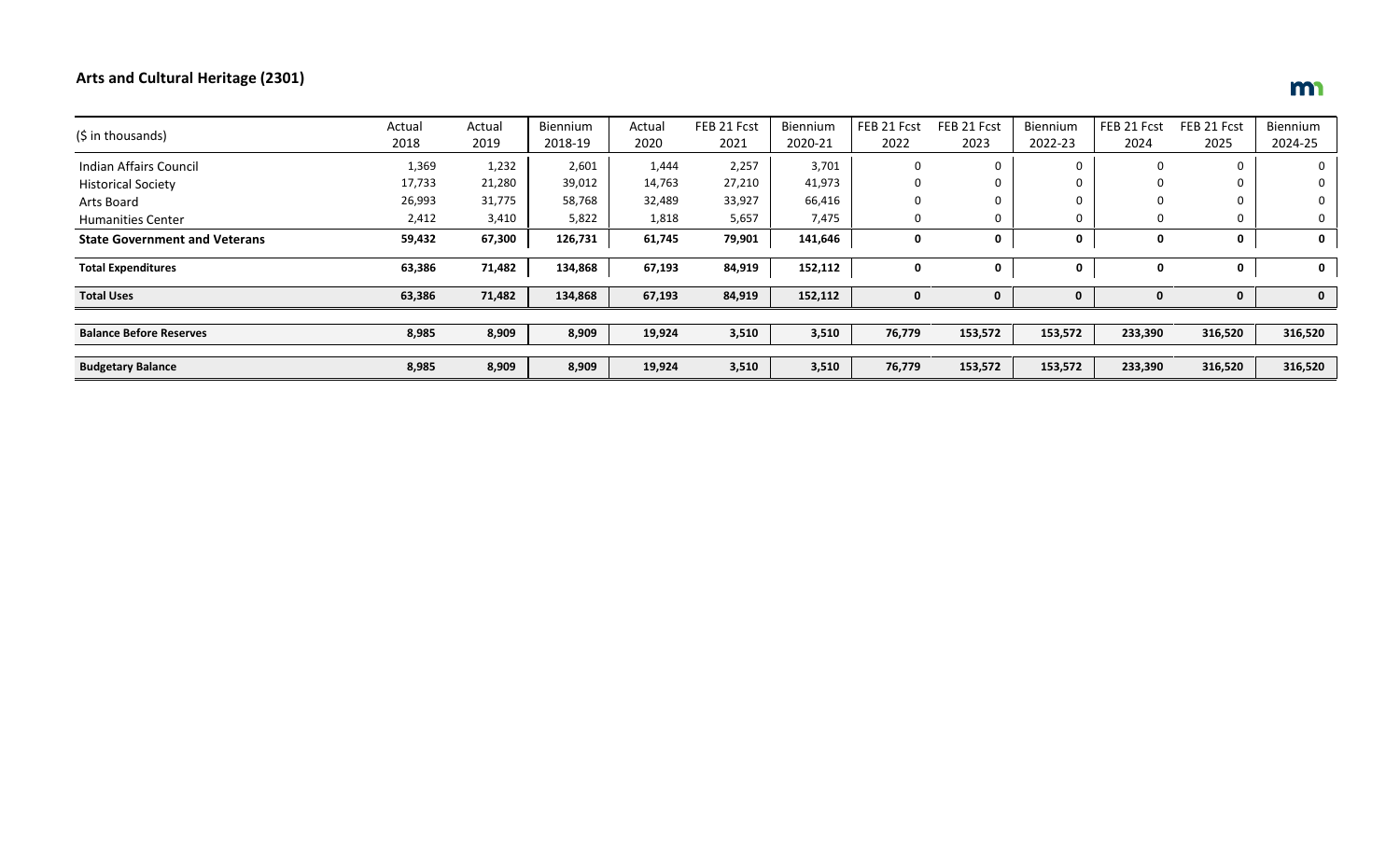## **Clean Water (2302)**

| (\$ in thousands)                           | Actual         | Actual         | <b>Biennium</b> | Actual         | FEB 21 Fcst         | Biennium       | FEB 21 Fcst    | FEB 21 Fcst    | Biennium    | FEB 21 Fcst    | FEB 21 Fcst    | Biennium |
|---------------------------------------------|----------------|----------------|-----------------|----------------|---------------------|----------------|----------------|----------------|-------------|----------------|----------------|----------|
|                                             | 2018           | 2019           | 2018-19         | 2020           | 2021                | 2020-21        | 2022           | 2023           | 2022-23     | 2024           | 2025           | 2024-25  |
| <b>ACTUAL &amp; ESTIMATED RESOURCES</b>     |                |                |                 |                |                     |                |                |                |             |                |                |          |
| <b>Balance Forward From Prior Year</b>      | 60,264         | 97,456         | 60,264          | 96,740         | 88,954              | 96,740         | 8,317          | 132,805        | 8,317       | 263,180        | 398,610        | 263,180  |
| Prior Period Adjustment                     | 15,364         | 6,149          | 21,513          | 9,948          | 0                   | 9,948          | 0              | 0              | 0           | 0              | $\mathbf 0$    | 0        |
| <b>Adjusted Balance Forward</b>             | 75,628         | 103,605        | 81,777          | 106,688        | 88,954              | 106,688        | 8,317          | 132,805        | 8,317       | 263,180        | 398,610        | 263,180  |
| <b>Revenues</b>                             |                |                |                 |                |                     |                |                |                |             |                |                |          |
| Sales-Use Taxes                             | 104,734        | 110,723        | 215,456         | 112,931        | 113,912             | 226,843        | 121,873        | 127,760        | 249,633     | 132,815        | 138,349        | 271,164  |
| <b>Taxes</b>                                | 104,734        | 110,723        | 215,456         | 112,931        | 113,912             | 226,843        | 121,873        | 127,760        | 249,633     | 132,815        | 138,349        | 271,164  |
| Statewide Investment Income                 | 1,820          | 3,252          | 5,073           | 2,613          | 2,613               | 5,226          | 2,613          | 2,613          | 5,226       | 2,613          | 2,613          | 5,226    |
| <b>Investment Income</b>                    | 1,820          | 3,252          | 5,073           | 2,613          | 2,613               | 5,226          | 2,613          | 2,613          | 5,226       | 2,613          | 2,613          | 5,226    |
| Internal Reimbursement                      | 10             | 280            | 290             | 45             | 0                   | 45             | 0              | 0              | 0           | 0              | 0              | 0        |
| Other Revenue                               | $\mathbf{1}$   | $\Omega$       | $\mathbf{1}$    | $\overline{2}$ | 0                   | $\overline{2}$ | $\mathbf 0$    | 0              | $\Omega$    | 0              | $\mathbf 0$    | $\Omega$ |
| Cost Recovery/Reimbursement                 | $\overline{2}$ | $\overline{2}$ | 3               | $\overline{2}$ | $\overline{2}$      | $\overline{4}$ | $\overline{2}$ | $\overline{2}$ | 4           | $\overline{2}$ | $\overline{2}$ | 4        |
| All Other Revenue                           | 12             | 282            | 294             | 48             | $\mathbf{2}$        | 50             | $\overline{2}$ | $\mathbf{2}$   | 4           | $\overline{2}$ | $\overline{2}$ | 4        |
| <b>Total Revenues</b>                       | 106,566        | 114,257        | 220,823         | 115,593        | 116,527             | 232,120        | 124,488        | 130,375        | 254,863     | 135,430        | 140,964        | 276,394  |
| <b>Transfers From Other Funds:</b>          |                |                |                 |                |                     |                |                |                |             |                |                |          |
| Transfer in from General                    | 22,338         | 368            | 22,706          | 0              | $\mathsf{O}\xspace$ | 0              | 0              | 0              | 0           | $\mathsf 0$    | $\mathsf 0$    | 0        |
| <b>Total Transfers from Other Funds</b>     | 22,338         | 368            | 22,706          | $\mathbf{0}$   | 0                   | 0              | 0              | 0              | 0           | $\mathbf 0$    | $\mathbf 0$    | 0        |
| Net Loan Activity                           | (38)           | 0              | (38)            | $\Omega$       | (6)                 | (6)            | 0              | 0              | 0           | $\mathbf 0$    | $\mathbf 0$    | 0        |
| <b>Total Resources Available</b>            | 204,494        | 218,230        | 325,268         | 222,281        | 205,475             | 338,802        | 132,805        | 263,180        | 263,180     | 398,610        | 539,574        | 539,574  |
|                                             |                |                |                 |                |                     |                |                |                |             |                |                |          |
| <b>ACTUAL &amp; ESTIMATED USES</b>          |                |                |                 |                |                     |                |                |                |             |                |                |          |
| <b>Expenditures by Bill Area and Agency</b> |                |                |                 |                |                     |                |                |                |             |                |                |          |
| University Of Minnesota                     | 1,008          | 1,007          | 2,015           | 1,000          | 1,000               | 2,000          | 0              | 0              | 0           | $\pmb{0}$      | $\mathsf 0$    | 0        |
| <b>Higher Education</b>                     | 1,008          | 1,007          | 2,015           | 1,000          | 1,000               | 2,000          | 0              | 0              | 0           | $\pmb{0}$      | $\mathbf 0$    | 0        |
| Health                                      | 4,653          | 5,232          | 9,884           | 5,665          | 9,210               | 14,875         | 0              | 0              | 0           | 0              | 0              | 0        |
| <b>Health and Human Services</b>            | 4,653          | 5,232          | 9,884           | 5,665          | 9,210               | 14,875         | 0              | 0              | 0           | $\mathbf 0$    | $\mathbf 0$    | $\Omega$ |
| <b>Pollution Control</b>                    | 22,480         | 27,490         | 49,970          | 20,666         | 28,450              | 49,116         | 0              | 0              | $\mathbf 0$ | $\Omega$       | $\mathbf 0$    | U        |
| <b>Natural Resources</b>                    | 9,391          | 9,031          | 18,422          | 9,487          | 12,152              | 21,639         | 0              | 0              | $\Omega$    |                | $\mathbf 0$    | U        |
| Water and Soil Resources, Board of          | 41,514         | 52,434         | 93,948          | 75,884         | 110,889             | 186,773        |                | $\Omega$       | $\Omega$    |                | $\Omega$       | 0        |
| Metropolitan Council - Environment          | 950            | 950            | 1,900           | 1,375          | 1,375               | 2,750          | $\Omega$       | $\Omega$       | $\mathbf 0$ | $\Omega$       | $\Omega$       | $\Omega$ |

# m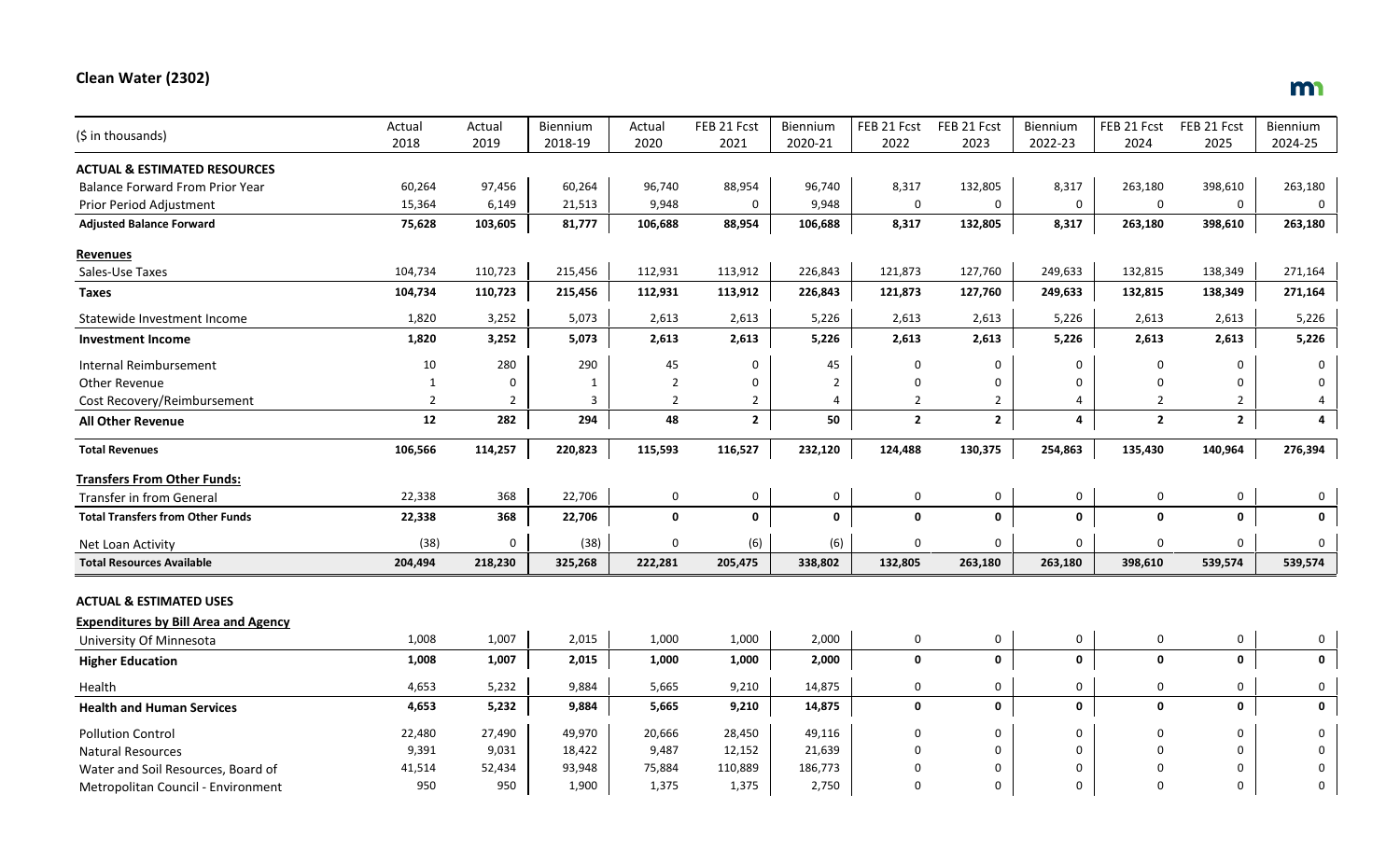# **Clean Water (2302)**

|                                                 | Actual  | Actual       | Biennium | Actual      | FEB 21 Fcst | Biennium | FEB 21 Fcst | FEB 21 Fcst | Biennium | FEB 21 Fcst | FEB 21 Fcst | Biennium    |
|-------------------------------------------------|---------|--------------|----------|-------------|-------------|----------|-------------|-------------|----------|-------------|-------------|-------------|
| (\$ in thousands)                               | 2018    | 2019         | 2018-19  | 2020        | 2021        | 2020-21  | 2022        | 2023        | 2022-23  | 2024        | 2025        | 2024-25     |
| Environment                                     | 74,336  | 89,904       | 164,240  | 107,411     | 152,866     | 260,277  | 0           | $\mathbf 0$ | 0        | 0           | 0           | $\mathbf 0$ |
| Agriculture                                     | 12,343  | 12,213       | 24,556   | 12,044      | 14,589      | 26,633   | 0           | 0           | 0        | 0           | 0           | 0           |
| <b>Agriculture and Housing</b>                  | 12,343  | 12,213       | 24,556   | 12,044      | 14,589      | 26,633   | 0           | $\mathbf 0$ | 0        | 0           | 0           | 0           |
| <b>Public Facilities Authority</b>              | 14,602  | 12,956       | 27,557   | 6,910       | 19,480      | 26,390   | 0           | $\mathbf 0$ | 0        | 0           | 0           | 0           |
| <b>Jobs, Economic Development, and Commerce</b> | 14,602  | 12,956       | 27,557   | 6,910       | 19,480      | 26,390   | 0           | $\mathbf 0$ | 0        | 0           | 0           | 0           |
| Legislature                                     | 13      |              | 14       |             | 13          | 14       | 0           | $\mathbf 0$ | 0        | 0           | 0           | 0           |
| <b>State Government and Veterans</b>            | 13      | $\mathbf{1}$ | 14       | $\mathbf 1$ | 13          | 14       | $\mathbf 0$ | $\mathbf 0$ | 0        | 0           | 0           | 0           |
| <b>Total Expenditures</b>                       | 106,953 | 121,313      | 228,267  | 133,032     | 197,158     | 330,190  | 0           | $\mathbf 0$ | 0        | 0           | 0           | $\mathbf 0$ |
| <b>Transfers To Other Funds:</b>                |         |              |          |             |             |          |             |             |          |             |             |             |
| Transfer Out to Special Revenue                 | 85      | 177          | 261      | 296         | 0           | 296      | 0           | $\mathbf 0$ | 0        | 0           | $\mathbf 0$ | 0           |
| <b>Total Transfers to Other Funds</b>           | 85      | 177          | 261      | 296         | $\mathbf 0$ | 296      | 0           | $\mathbf 0$ | 0        | 0           | 0           | 0           |
| <b>Total Uses</b>                               | 107,038 | 121,490      | 228,528  | 133,327     | 197,158     | 330,485  | 0           | $\mathbf 0$ | 0        | 0           | 0           | $\mathbf 0$ |
|                                                 |         |              |          |             |             |          |             |             |          |             |             |             |
| <b>Balance Before Reserves</b>                  | 97,456  | 96,740       | 96,740   | 88,954      | 8,317       | 8,317    | 132,805     | 263,180     | 263,180  | 398,610     | 539,574     | 539,574     |
| <b>Budgetary Balance</b>                        | 97,456  | 96,740       | 96,740   | 88,954      | 8,317       | 8,317    | 132,805     | 263,180     | 263,180  | 398,610     | 539,574     | 539,574     |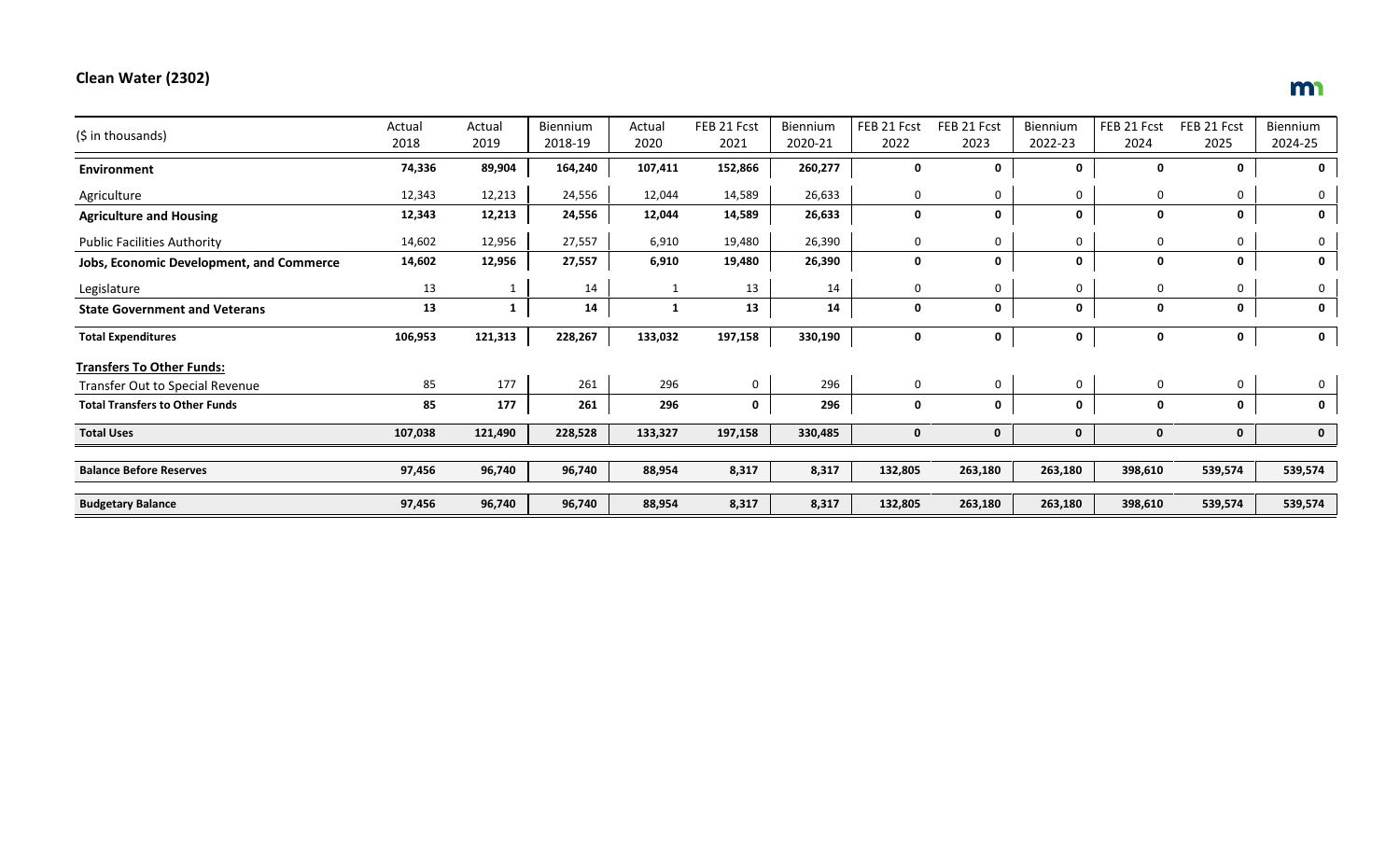# **Parks and Trails (2303)**

| (\$ in thousands)                           | Actual         | Actual         | Biennium       | Actual      | FEB 21 Fcst    | Biennium       | FEB 21 Fcst    | FEB 21 Fcst    | Biennium    | FEB 21 Fcst    | FEB 21 Fcst         | Biennium    |
|---------------------------------------------|----------------|----------------|----------------|-------------|----------------|----------------|----------------|----------------|-------------|----------------|---------------------|-------------|
|                                             | 2018           | 2019           | 2018-19        | 2020        | 2021           | 2020-21        | 2022           | 2023           | 2022-23     | 2024           | 2025                | 2024-25     |
| <b>ACTUAL &amp; ESTIMATED RESOURCES</b>     |                |                |                |             |                |                |                |                |             |                |                     |             |
| <b>Balance Forward From Prior Year</b>      | 10,185         | 17,681         | 10,185         | 26,665      | 26,786         | 26,665         | 3,958          | 57,428         | 3,958       | 113,440        | 171,635             | 113,440     |
| Prior Period Adjustment                     | 1,893          | 1,358          | 3,251          | 1,073       | 0              | 1,073          | 0              | 0              | $\mathbf 0$ | $\pmb{0}$      | $\mathbf 0$         | $\mathbf 0$ |
| <b>Adjusted Balance Forward</b>             | 12,078         | 19,039         | 13,436         | 27,738      | 26,786         | 27,738         | 3,958          | 57,428         | 3,958       | 113,440        | 171,635             | 113,440     |
| <b>Revenues</b>                             |                |                |                |             |                |                |                |                |             |                |                     |             |
| Sales-Use Taxes                             | 45,226         | 47,812         | 93,038         | 48,766      | 49,189         | 97,955         | 52,627         | 55,169         | 107,796     | 57,352         | 59,742              | 117,094     |
| Taxes                                       | 45,226         | 47,812         | 93,038         | 48,766      | 49,189         | 97,955         | 52,627         | 55,169         | 107,796     | 57,352         | 59,742              | 117,094     |
| Statewide Investment Income                 | 456            | 882            | 1,338          | 841         | 841            | 1,682          | 841            | 841            | 1,682       | 841            | 841                 | 1,682       |
| <b>Investment Income</b>                    | 456            | 882            | 1,338          | 841         | 841            | 1,682          | 841            | 841            | 1,682       | 841            | 841                 | 1,682       |
| <b>Other Revenue</b>                        | 0              | 30             | 30             | 60          | $\mathbf{1}$   | 61             | 0              | 0              | 0           | 0              | $\mathbf 0$         | $\mathbf 0$ |
| Cost Recovery/Reimbursement                 | $\overline{3}$ | $\overline{2}$ | 5              | 3           | $\overline{2}$ | $5\phantom{.}$ | $\overline{2}$ | $\overline{2}$ | 4           | $\overline{2}$ | $\overline{2}$      | 4           |
| <b>All Other Revenue</b>                    | 3              | 32             | 35             | 62          | 3              | 65             | $\mathbf{2}$   | $\mathbf{2}$   | 4           | $\overline{2}$ | $\mathbf{2}$        | 4           |
| <b>Total Revenues</b>                       | 45,685         | 48,726         | 94,411         | 49,669      | 50,033         | 99,702         | 53,470         | 56,012         | 109,482     | 58,195         | 60,585              | 118,780     |
| <b>Transfers From Other Funds:</b>          |                |                |                |             |                |                |                |                |             |                |                     |             |
| <b>Transfer in from General</b>             | 146            | 159            | 305            | 0           | $\mathsf 0$    | $\mathsf 0$    | 0              | 0              | 0           | 0              | 0                   | 0           |
| <b>Total Transfers from Other Funds</b>     | 146            | 159            | 305            | $\mathbf 0$ | $\mathbf 0$    | $\pmb{0}$      | 0              | $\mathbf 0$    | $\mathbf 0$ | $\mathbf 0$    | $\mathbf 0$         | $\mathbf 0$ |
| <b>Total Resources Available</b>            | 57,908         | 67,924         | 108,151        | 77,407      | 76,819         | 127,440        | 57,428         | 113,440        | 113,440     | 171,635        | 232,220             | 232,220     |
| <b>ACTUAL &amp; ESTIMATED USES</b>          |                |                |                |             |                |                |                |                |             |                |                     |             |
| <b>Expenditures by Bill Area and Agency</b> |                |                |                |             |                |                |                |                |             |                |                     |             |
| <b>Natural Resources</b>                    | 23,637         | 22,367         | 46,004         | 30,801      | 52,578         | 83,379         | 0              | 0              | 0           | 0              | 0                   | 0           |
| Metropolitan Council - Environment          | 16,584         | 18,891         | 35,475         | 19,819      | 20,277         | 40,096         | 0              | 0              | 0           | $\mathbf 0$    | $\mathsf{O}\xspace$ | $\mathbf 0$ |
| <b>Environment</b>                          | 40,221         | 41,258         | 81,479         | 50,620      | 72,855         | 123,475        | 0              | $\mathbf 0$    | 0           | 0              | $\mathbf 0$         | 0           |
| Legislature                                 | 6              | $\mathbf{1}$   | $\overline{7}$ | $\mathbf 0$ | 6              | 6              | 0              | 0              | $\pmb{0}$   | $\pmb{0}$      | $\pmb{0}$           | 0           |
| <b>State Government and Veterans</b>        | 6              | $\mathbf{1}$   | $\overline{7}$ | $\mathbf 0$ | 6              | 6              | 0              | $\mathbf 0$    | $\pmb{0}$   | $\mathbf 0$    | 0                   | $\mathbf 0$ |
| <b>Total Expenditures</b>                   | 40,227         | 41,259         | 81,486         | 50,621      | 72,861         | 123,482        | 0              | 0              | 0           | 0              | $\mathbf 0$         | 0           |
| <b>Total Uses</b>                           | 40,227         | 41,259         | 81,486         | 50,621      | 72,861         | 123,482        | 0              | $\mathbf 0$    | $\pmb{0}$   | $\mathbf 0$    | $\mathbf 0$         | $\mathbf 0$ |
| <b>Balance Before Reserves</b>              | 17,681         | 26,665         | 26,665         | 26,786      | 3,958          | 3,958          | 57,428         | 113,440        | 113,440     | 171,635        | 232,220             | 232,220     |
|                                             |                |                |                |             |                |                |                |                |             |                |                     |             |